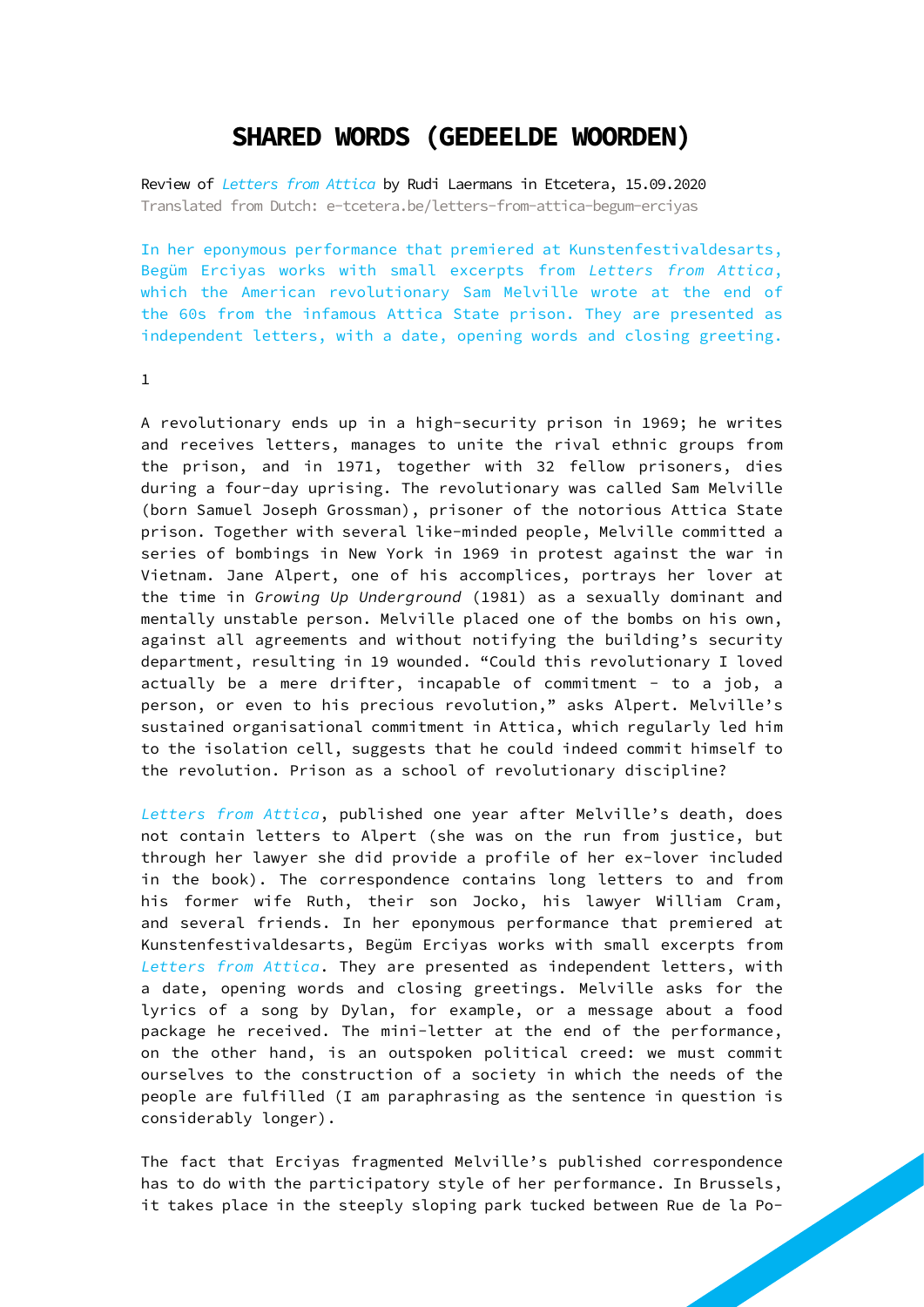st and Rue de la Vert in the run-down Brabant neighbourhood behind the North Station. The hidden part of the park creates a somewhat *huit clos* situation, although of course not that of a total institution like prison. Together with some 20 others, you are rather in an urban oasis. In accordance with the applicable Covid-19 measures, the masked participants are placed about one and a half meters apart from each other. The queue snakes around the corner of a building, so that you can never oversee it entirely. That is important for what is to come. From behind or from the front, a few words, a phrase or  $-$  after repeating a few words and phrases - a complete sentence is passed verbally from participant to participant. The miniature letters do not cover more than a few short lines or a longer sentence. The combination of succinctness with an anecdotal content turns some of the letters into notelets. At the same time, it was clearly a dramaturgical choice to alternate prosaic messages with messages in which Melville describes the barren prison situation and his organisational commitment, ending with the above-mentioned political statement that defines the core of a revolutionary morality by the 'we must'.

2

Before the start of *Letters from Attica* you will receive a note that explains the communicative commitment of the performance in a few lines. It does indeed stage a situation that calls for mutual trust between the unknowns who function as oral intermediaries. Nobody is allowed to distort the words passed on, while that can easily happen. This interdependency can also be read as the assumption of a shared responsibility: "Even if the members of the chain do not know each other, or the receiver of the message, the care for the message is what all members share'. *Letters from Attica* essentially stages a collective complicity within a situation in which the messages passed on must remain secret. The form of the performance alludes to Melville's activity as an agitator in Attica. After all, you can only prepare an uprising within the prison thanks to a chain of secretly transmitted messages. Because the mediated words originate from personal letters, a certain tension does arise. The performative chain is in the register of oral communication and alludes to an underground conspiracy within the walls of a total institution; letters, on the other hand, are written, come from inside and go out, and often have an intimate character. In both cases, communication is dominated by secrecy, but the reason is different. Here, the confidential and voluntary sharing of a personal experience, emotion or thought, there, the obligatory discretion of a collective clandestinity.

The performance blurs the distinction between intimacy and clandestinity. Personal written communication is drawn into the bath of secret oral interaction, in which the mode of literally interpersonal communication - A writes or says something to B - works as a bridge. Because of its form, the performance naturally focuses on, say, oral clandestinity,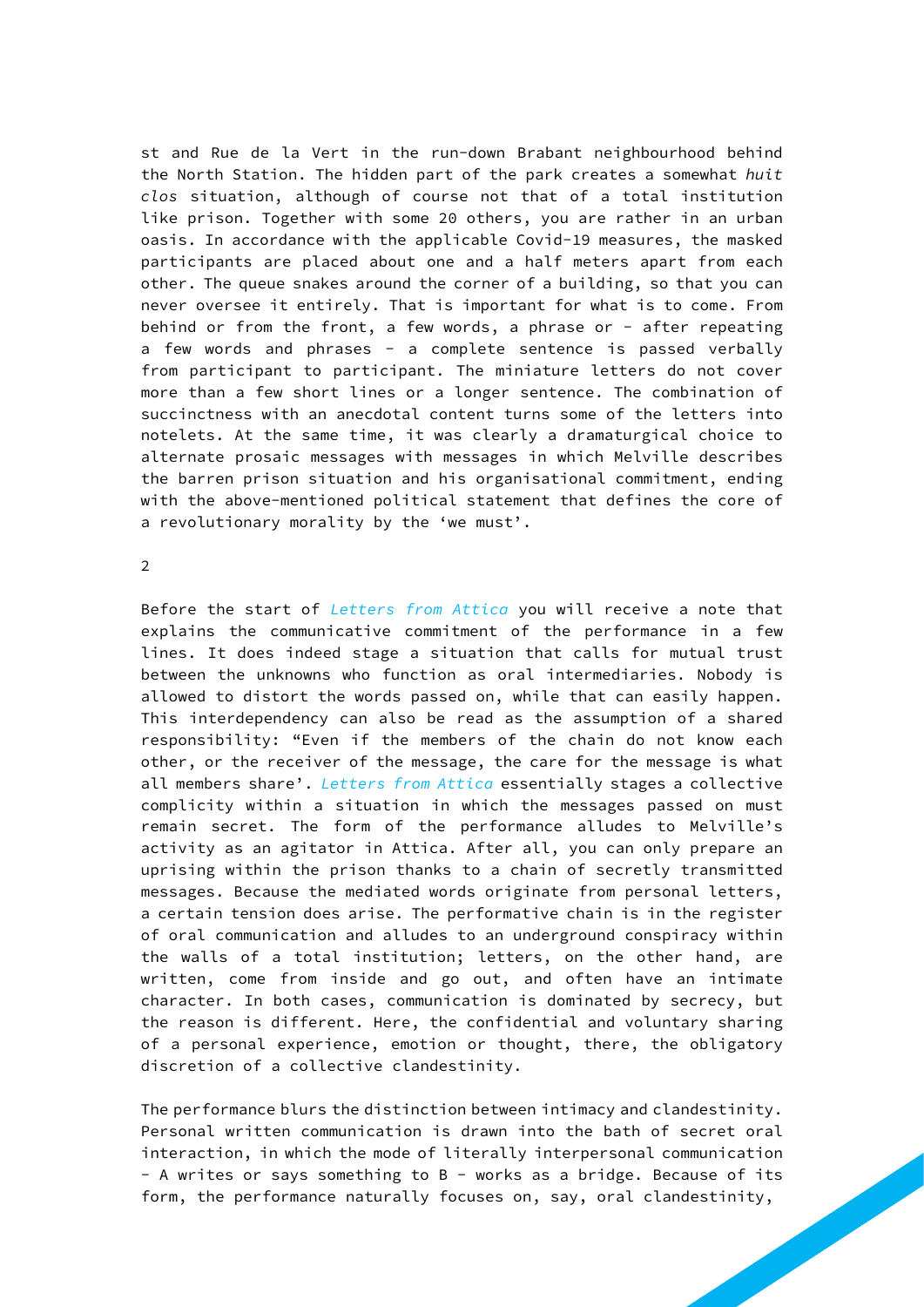without, however, losing the dimension of intimacy. That does not seem to me to be a coincidence. If Erciyas had wanted to stage a conspiring secret society, she would not have chosen excerpts from Melville's correspondence, but another source and other words. By choosing the letter form as the origin of the words passed on, Erciyas confirms her earlier interest in the intertwining of intimacy, voice and communication. Because even though the input is a lot more political, Erciyas' adaptation of Melville's *Letters from Attica* is thematically an extension of her two previous productions, *Voicing Pieces* (2016) and *Pillow Talk* (2019).

In the installation *Voicing Pieces*, you hear yourself reading lines of text in a mushroom-shaped box: an intimate 'self-communication' that makes you face up to the simultaneously familiar and unfamiliar or intrinsically 'unheimliche' (Freud) nature of your own voice through the distortions of your voice (see her artist's contribution in Etcetera 151). *Pillow Talk* (see review) is also a participatory installation and invites you to enter into intimate communication with a machine. *Letters from Attica* in a way completes the circle: intimate communication (the content of the letters) is passed on out loud to others in a confidential way. It is like a trilogy, a three-step exploration of the relationship between intimacy and 'voice-ness' that goes from the individual over the machine to the other(s). Each time a different division comes into view: there is no overlap between speaking and listening, between people and the digital dispositions to which we have been structurally linked for some time now, and between 'I' and 'other(s)'. Or more accurately, there is always a changing unity-indifference. Individual speaking and listening need each other, but do not coincide. We cannot do without digital data streams, but zeros and ones convey meaningful information that is different. And the other, without which my speaking becomes meaningless, must also continue to differ from me. Call it the paradox of the two-unity.

3

*Letters from Attica* is in all respects a co-performance. You take an active part and thus ensure that the performance takes place. Its happening is your doing. There are professional performers at both ends of the human chain and at the corner where that queue doglegs. They are initiators, rather than transmitters, and also possible examples of the theatricality with which the message is mediated: joyous or whispering in a conspiratorial tone, with much or little articulation of the words, with or without supporting gestures... Each participant ultimately plays that range of possibilities as they see fit. But no matter how you relay the message, you are inevitably in the role of a performer who always gives a short performance to the next in line. *Letters from Attica* is indeed a 'speech performance' in which speaking to someone else with more or less reflexivity represents itself. In corona times, however, this is done in a halved manner. After all, the obligatory face mask conceals the part of the body that is essential